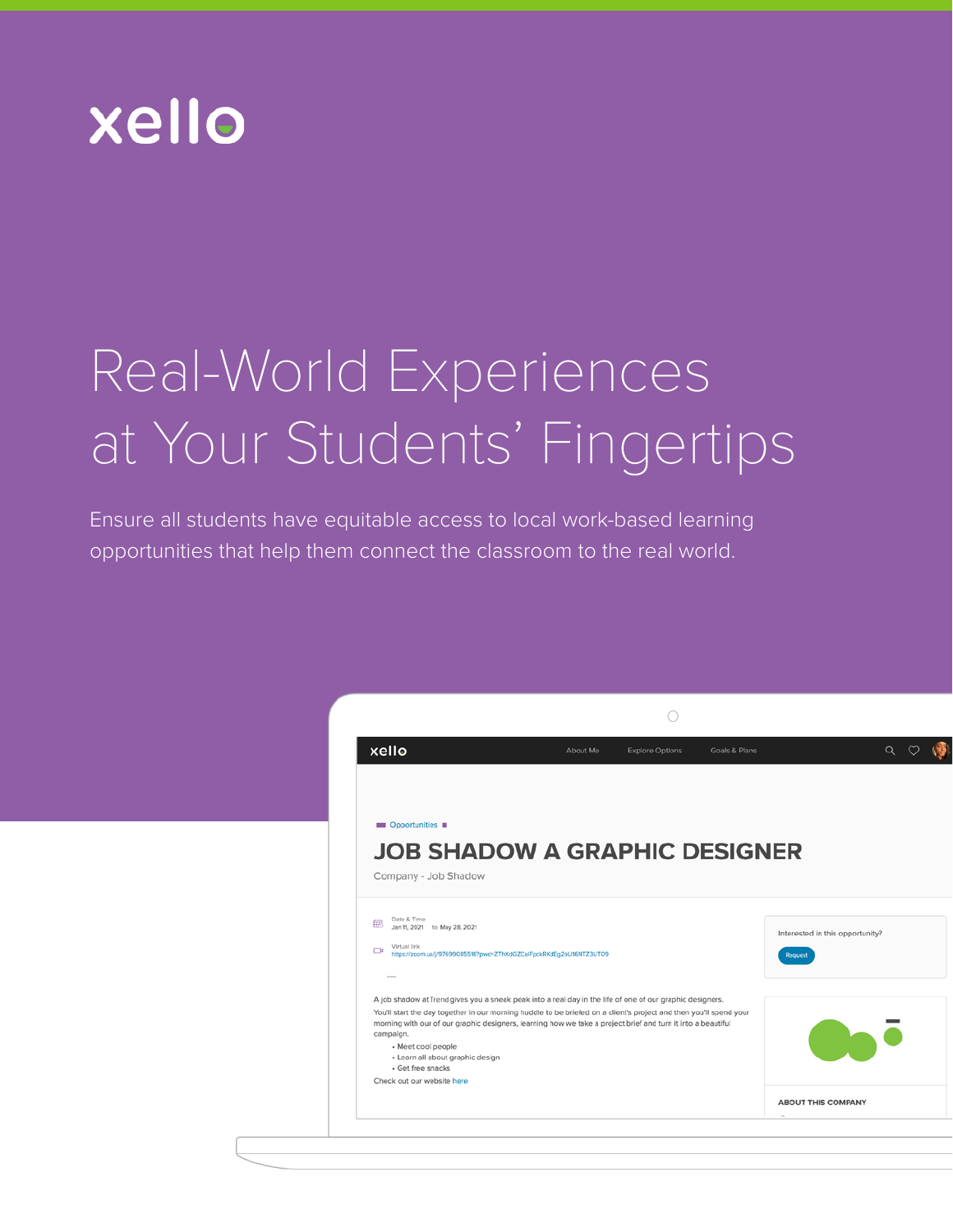# **A Seamless Approach to Work-Based Learning**

Work-based learning brings classroom knowledge to life. Help your students evaluate their future goals and plans and build employability skills by integrating work-based learning into your futurereadiness curriculum in Xello.



#### FOR STUDENTS

Students can discover relevant work-based opportunities as they investigate their careers of interest. By integrating opportunities into a student's exploration journey, they can see the relevance of their schooling and develop more meaningful career goals and plan.



#### FOR WORK-BASED LEARNING COORDINATORS

Reach more students and increase engagement with an online experience that meets students where they are. Save time and stay organized with a system to manage your database of contacts and access the data you need to meet state mandates, apply for grants, and track the success of your WBL program.



#### FOR DISTRICT LEADERS

Save your district time and budget by using a single program that covers all your College and Career Readiness needs, increases collaboration among your staff, and reduces time spent on internal training. With local opportunities a click away, students can begin applying their knowledge out of the classroom, resulting in better engagement and graduation rates.

Students who participate in WBL experiences are more likely to gain postsecondary credentials and labor market rewards in high-demand fields.

*[Source: Insights on Equity and Outcomes, Office of Community College Research and Leadership](https://files.eric.ed.gov/fulltext/ED574535.pdf)*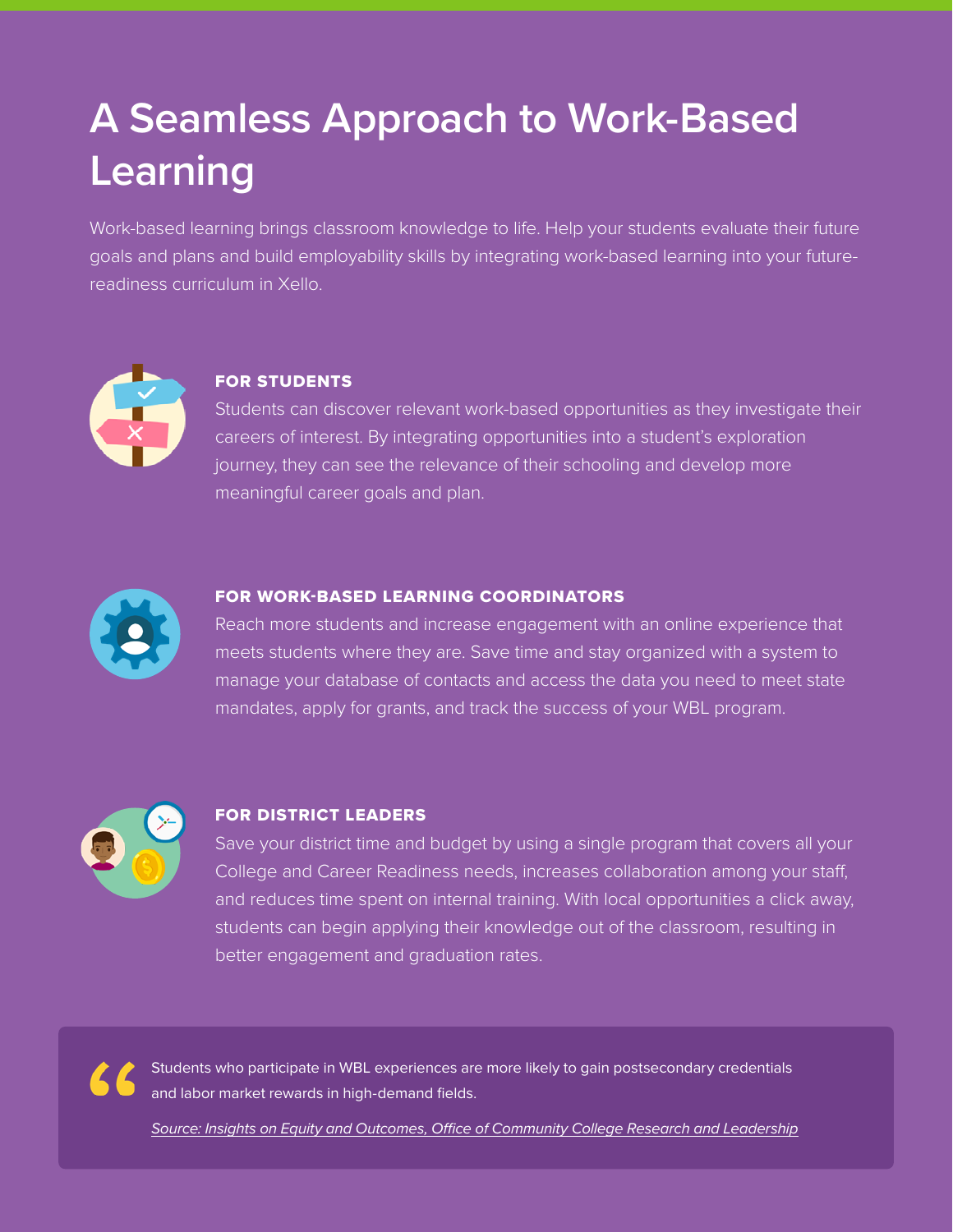### **An Effective Way to Increase Engagement**

Our intuitive design empowers students to find local opportunities.

#### **Local Opportunities – One Click Away**

Xello's simple interface makes it easy for all students to discover local companies and express interest in virtual and in-person opportunities as a fundamental step in their exploration journey.



#### **Simple and Relevant Search Options**

Easy-to-use filters enable students to search opportunities by career cluster, location, and type, so they can easily identify those that are relevant to them, in a platform they already know and love.



#### **Increased Educator Engagement**

Educators gain visibility into student requests and access to opportunities to develop their own industry knowledge – creating a comprehensive program, and allowing for additional student support.

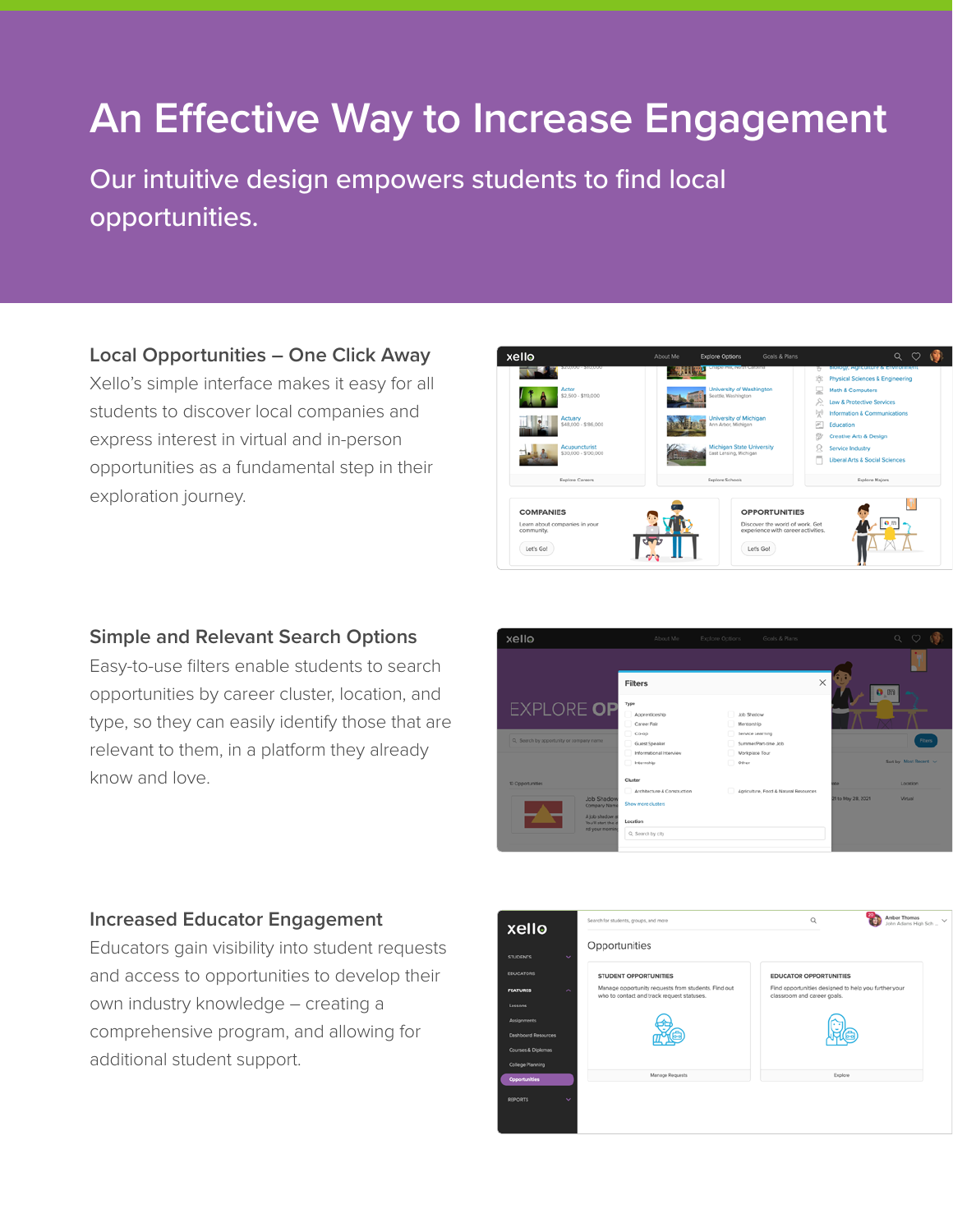### **Streamline Your Program Management**

Our platform makes it simple for Work-Based Learning Coordinators to stay organized and manage requests.

#### **Centralized Database Management**

Fully integrated and easy to use, Xello's built-in workspace for administrators enables your District to organize and manage your database of industry contacts, opportunities, and student requests.

| xello<br>DASHBOARD                   | <b>DASHBOARD</b> | $\begin{array}{l} \textbf{Amber Thomas} \\ \text{John Adams High Sch} = \\ \end{array} \begin{array}{l} \small{\small\times} \end{array}$ |
|--------------------------------------|------------------|-------------------------------------------------------------------------------------------------------------------------------------------|
| <b>COMPANIES</b><br><b>CONTACTS</b>  | <b>COMPANIES</b> | <b>OPPORTUNITIES</b>                                                                                                                      |
| <b>OPPORTUNITIES</b><br>$\checkmark$ | $\cdots$         | lo                                                                                                                                        |
|                                      | Manage Companies | Manage Opportunities                                                                                                                      |
|                                      | <b>CONTACTS</b>  |                                                                                                                                           |
|                                      |                  |                                                                                                                                           |

#### **Monitor and Facilitate Requests**

Xello makes tracking simple with the ability to update and track the status for each student's request as opportunities progress from requested to completed.



#### **Easily Track Program Engagement**

Quick export options enable you to download the data you need to report on student and partner engagement and to track your workbased learning program's overall performance.

| xello                                                          | <b>ALL OPPORTUNITIES</b>                        | Add Opportunity   |                  |                       | <b>Amber Thomas</b><br>$\sim$<br>John Adams High Sch |
|----------------------------------------------------------------|-------------------------------------------------|-------------------|------------------|-----------------------|------------------------------------------------------|
| DASHBOARD                                                      | Q. Search by opportunity, type, or company name |                   |                  |                       | Export                                               |
| <b>COMPANIES</b>                                               | <b>OPPORTUNITY</b>                              | TYPE              | COMPANY          | LAST UPDATED I        | <b>STATUS</b>                                        |
| <b>CONTACTS</b><br><b>OPPORTUNITIES</b><br>$\hat{\phantom{a}}$ | Job Shadow a Graphic                            | Job Shadow        | Xello            | Nov %, 2020<br>Export | Inactive                                             |
| <b>All Opportunities</b>                                       | Job Shadow a Graphic                            | Job Shadow        | Company Alpha    | Nov 10, 2020          | Active                                               |
| Requests                                                       | Intern as a Tech Support                        | Internship        | Beta Employer    | Oct 29, 2020          | Active                                               |
|                                                                | Shadow a Web Developer                          | <b>Job Shadow</b> | Blue Company     | Oct 27, 2020          | Active                                               |
|                                                                | District Career Fair                            | Carpor Fair       | Company Etcetera | Oct 27, 2020          | Active                                               |
|                                                                | College Fair                                    | Other             | Company Name     | Oct 23, 2020          | Active                                               |
|                                                                | Information Security Analyst                    | Apprenticaship    | Bank Institution | Oct 20, 2020          | Active                                               |
| Opportunities List.xlsx ~<br>ç                                 |                                                 |                   |                  |                       | Show All<br>$\mathbf{x}$                             |